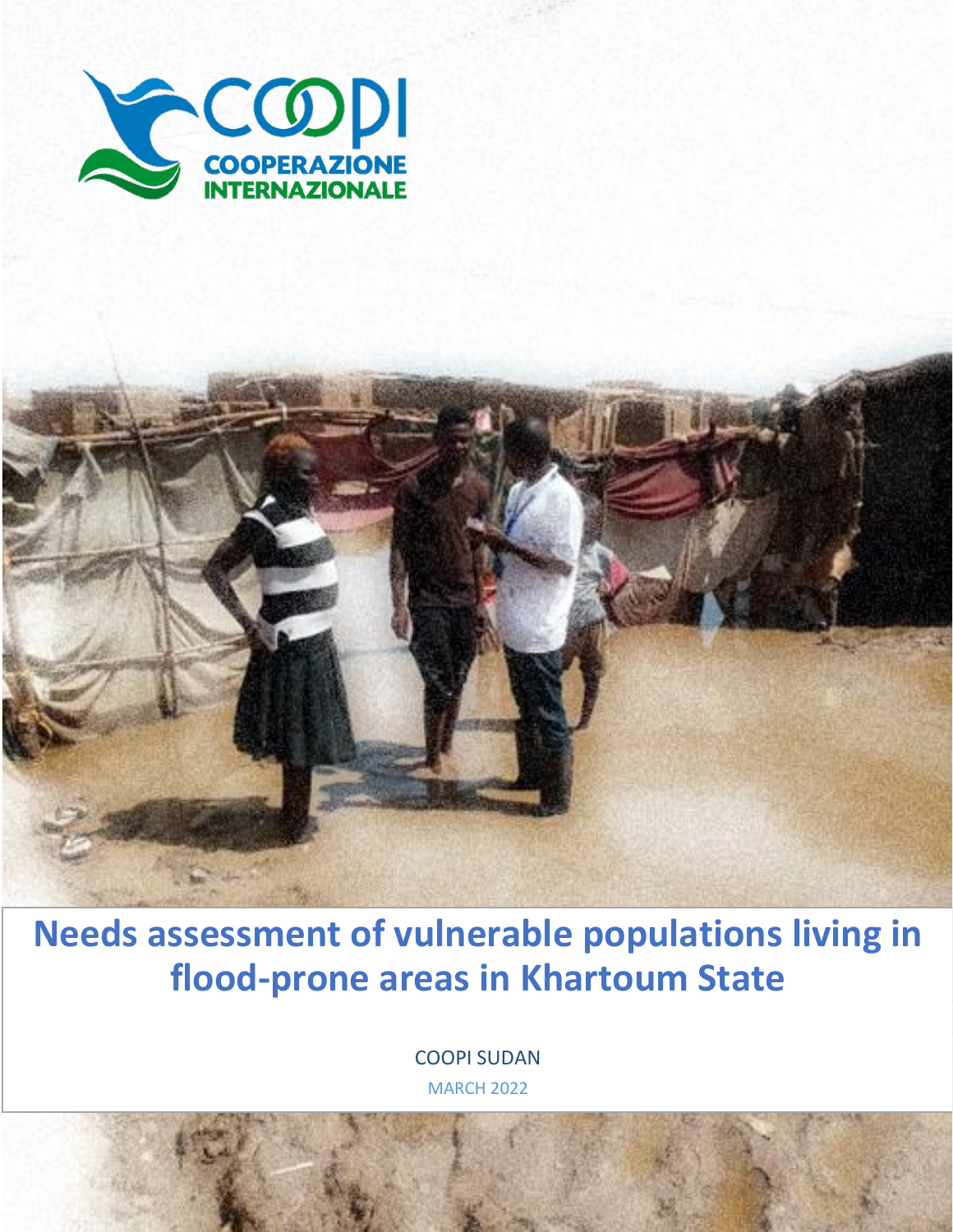# TABLE OF CONTENTS

# ACKNOWLEDGEMENT

COOPI Sudan expresses its sincere gratitude for the men and women across Khartoum state for their hospitality and willingness to openly share their experiences with the data collectors. Data collection was conducted by the Khartoum Programme Team as well as four volunteers, whose professionalism and dedication have made this possible. Lastly, COOPI expresses its gratitude to the Khartoum State Commission of Refugees (COR) and the Humanitarian and Voluntary Work Commission (HAC Khartoum), for their facilitation of the data collection process.

COOPI in Khartoum State is implementing WASH, Shelter, DRR and Livelihood programming in Mayo, as well as the Open Areas (Dar Es Salaam, Al Takamol, Bentiu and Naivasha). The programmes in Khartoum State are supported by the Italian Agency for Development Cooperation – AICS, the Sudan Humanitarian Fund (SHF) and UNHCR.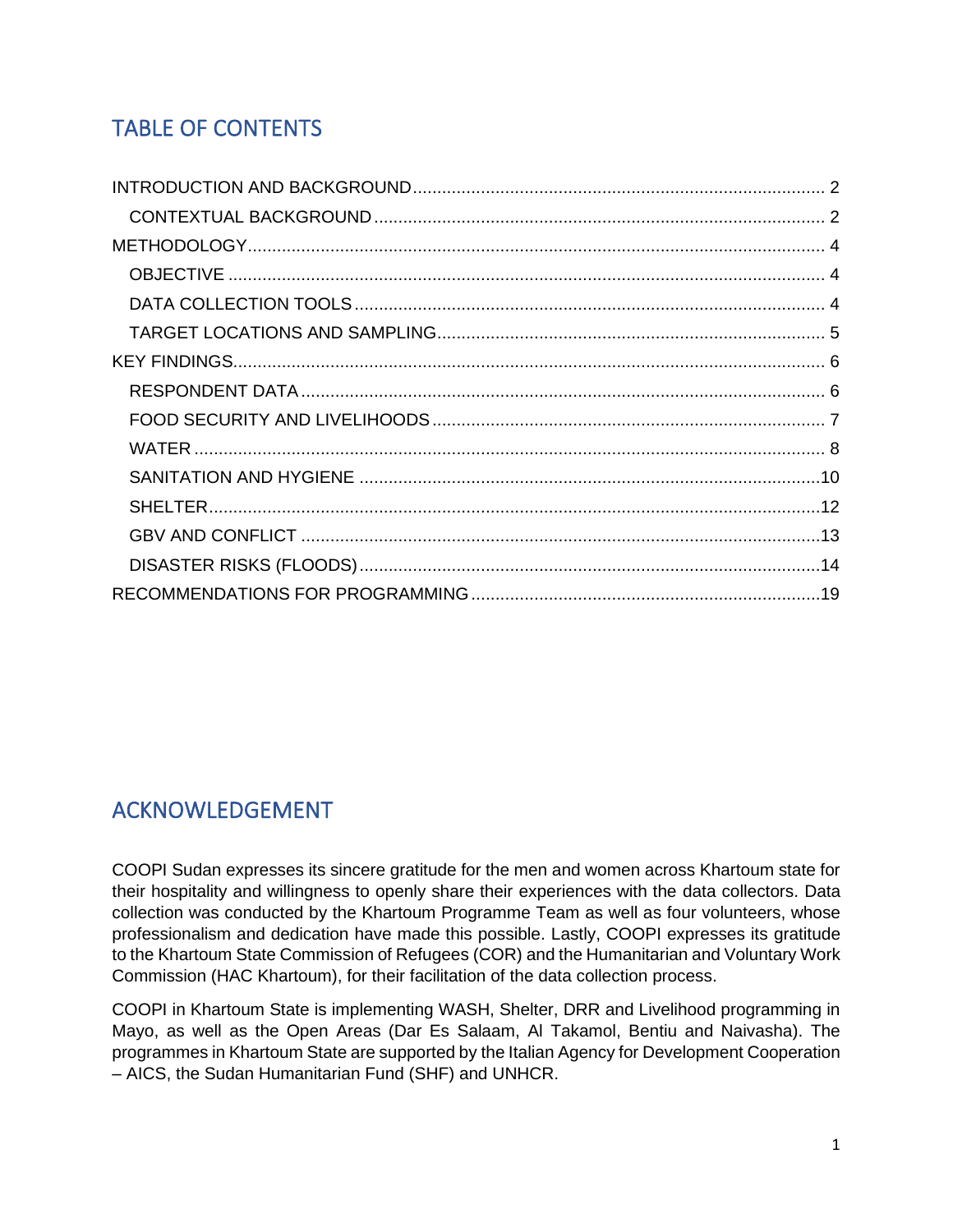# <span id="page-2-0"></span>INTRODUCTION AND BACKGROUND

The overall objective of this assessment is to **map and analyse the WASH, Shelter/Non-Food Items and Food Security/Livelihoods (FSL) needs of vulnerable residents living in floodprone areas in Khartoum State**. The assessment provides cohesive data on the household characteristics, economic situation and food security of vulnerable households across Khartoum. Within the parameters of WASH, the assessment also provides an overview of water access and quality, latrine access and quality, hygiene practices, as well as solid waste management practices. Additionally, living conditions related to the different shelter conditions are analysed. A gender- and disability analysis is included, related to specific risks faced by children, women and people with disabilities (PwDs).

In addition, this assessment focuses specifically on **disaster risks related to the annual flooding** during the rainy season (July – September) and focuses on the needs in the community as well as their capacities to prepare and respond. Based on the findings, the assessment will present several recommendations to be included in the design of humanitarian and nexus programming responding to the needs of vulnerable communities in Khartoum State, including in preparation and response to natural disaster.

The assessment was conducted in the most vulnerable and flood-prone settlements across Khartoum state. Settlements include **Mayo in Jabal Awlia locality**, where IDPs, refugees, and vulnerable host communities reside, as well as the **Open Areas of Khartoum**, home to appr. 40,000 South Sudanese refugees.<sup>1</sup> In addition, **villages along the While Nile basin** are included as they are affected by flooding on an annual basis.

The needs assessment is based **on 296 household surveys** as well as rapid site matrices filled out based on key informant interviews in the communities. Data was collected in December 2021.

# <span id="page-2-1"></span>CONTEXTUAL BACKGROUND

#### Open Areas

Approximately **300,000 South Sudanese refugees live in Khartoum State**. According to the UNHCR Population Dashboard, appr. 40.000 of them live in the so-called Open Areas in Khartoum. Open Areas have been present since 2011 as a way to organize the South Sudanese population in temporary settlements after separation of South Sudan. Though relocation of South Sudanese was anticipated and efforts had started up, due to the civil war which erupted in 2013, the vast majority of refugees have not been able to return and they continue to reside in these settlements for appr. 10 years. According to UNHCR data, Open Areas are characterized by poor WASH conditions, lack of durable shelter solutions, lack of access to basic services such as healthcare and education, and high protection risks including Gender-based Violence (GBV). **Appr. 75% of refugees in Khartoum experience high or extremely high shelter vulnerability**. <sup>2</sup> Many refugees continue to reside in improvised/makeshift shelters in Khartoum, which is a combination of plastic sheets, burlap, branches, and bamboo. Poor WASH conditions include a **lack of latrine adequacy, access to clean water, handwashing facilities, and access to waste disposal**. As a result, communities are forced to buy water, leading to negative coping mechanisms as a result of high prices. Communicable disease outbreaks are proliferating at the same time, with water and vector-borne diseases leading to high mortality and morbidity,

<sup>1</sup> UNHCR Sudan Population Dashboard: Overview Refugees and Asylum-Seekers per State (30 November 2021)

<sup>2</sup> UNHCR; Voluntas Political Advisory: Basic Needs and Vulnerability Assessment (BaNVA) for refugees hosted by Sudan (September 2021)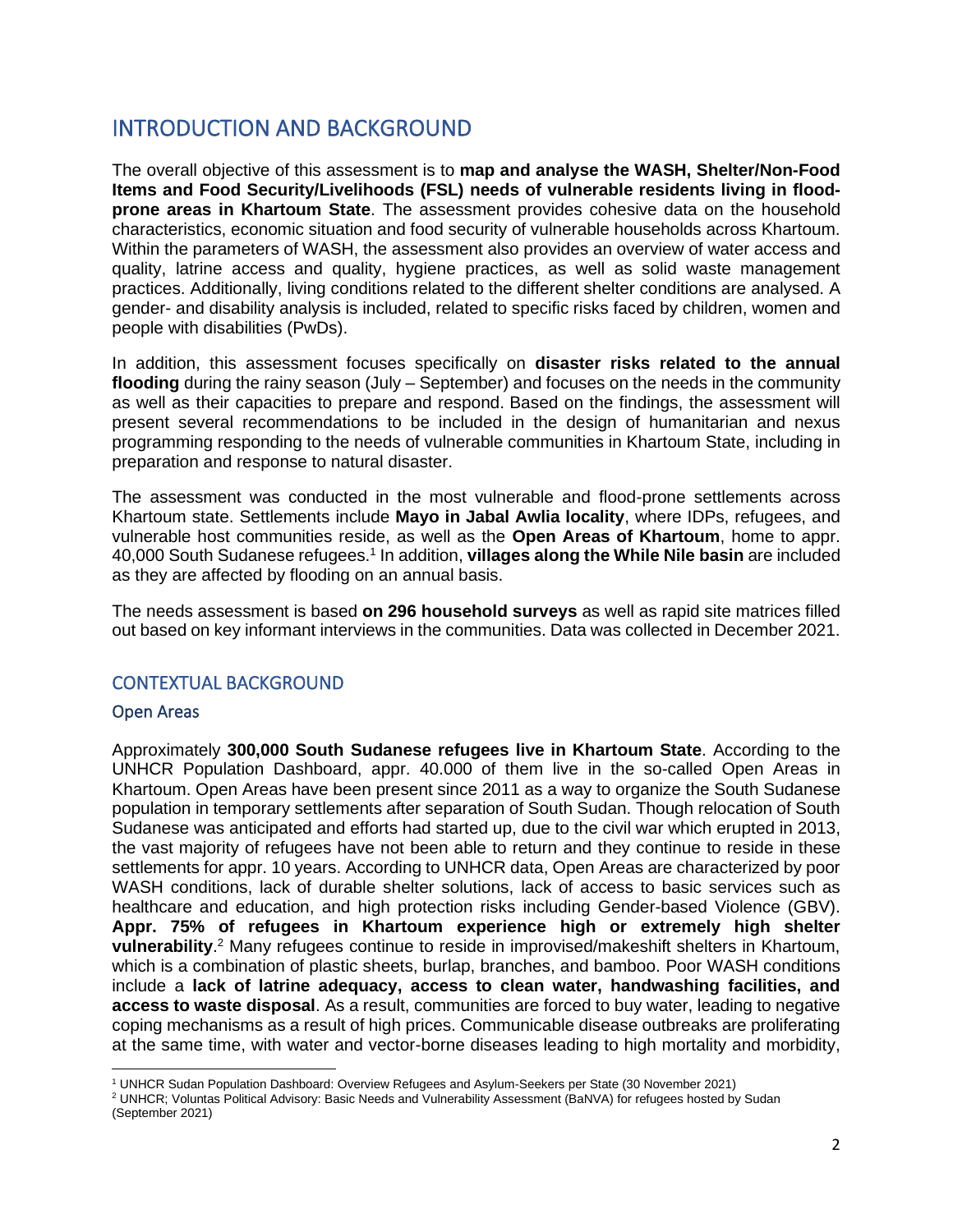particularly among new-borns. In Jabal Awlia locality, the Open Areas for South Sudanese refugees included in this assessment are Dar Es Salaam Block 7, Dar Es Salaam Block 8, and Bentiu. In Sharq Al Nile, Open Areas include Al Takamol, Haj Yousef Baraka Block 3, and Haj Yousef Baraka Block 4.

#### Mayo

Jabal Awlia also comprises of Mayo, which is a **large settlement where a combination of IDPs, refugees and vulnerable host communities** reside. Although demographic data is very limited, it is estimated that appr. 600,000 vulnerable people live in Mayo, with the majority IDPs from Darfur, Nuba Mountains and Kordofan, as well as refugees from South Sudan, Nigeria, the Central African Republic and Chad. <sup>3</sup> The conditions in Mayo are harsh, characterized by **poor infrastructure and facilities, lack of solid waste management, and a lack of access to** 

**WASH, leading to Open Defecation, water-borne, and diarrheal diseases**. Similar to the Open Areas, because of the lack of water access, communities are also forced to buy water from donkey carts, though the vast majority of the population lives below the poverty line. Protection issues including GBV are high. Mayo also experiences high levels of insecurity and tensions between host communities, IDPs, and refugees, with many people working in the informal sector, including e.g. in alcohol production, and high rates of criminality.

Mayo, as well as the Open Areas in Khartoum hosting South Sudanese refugees, are located in low-lying informal settings in the periphery of Khartoum state, which are **extremely prone to flooding during the rainy season**, mostly due to the poor drainage system. This leads to the annual destruction of thousands of shelters, as well as WASH facilities. Due to extreme vulnerabilities and a lack of government planning a response, communities have limited capacities to prepare for the rainy season.



*Map of assessed areas in Khartoum*

<sup>&</sup>lt;sup>3</sup> University of Khartoum, ArCo - Architettura e cooperazione and HOPE Sudan: A Place called Mayo, a Path to Resilience (June 2021): [https://khartoum.aics.gov.it/wp-content/uploads/2021/08/The-Final-Ghaar-Hiraa-Booklet-Spread\\_qr-new-compressed.pdf](https://khartoum.aics.gov.it/wp-content/uploads/2021/08/The-Final-Ghaar-Hiraa-Booklet-Spread_qr-new-compressed.pdf)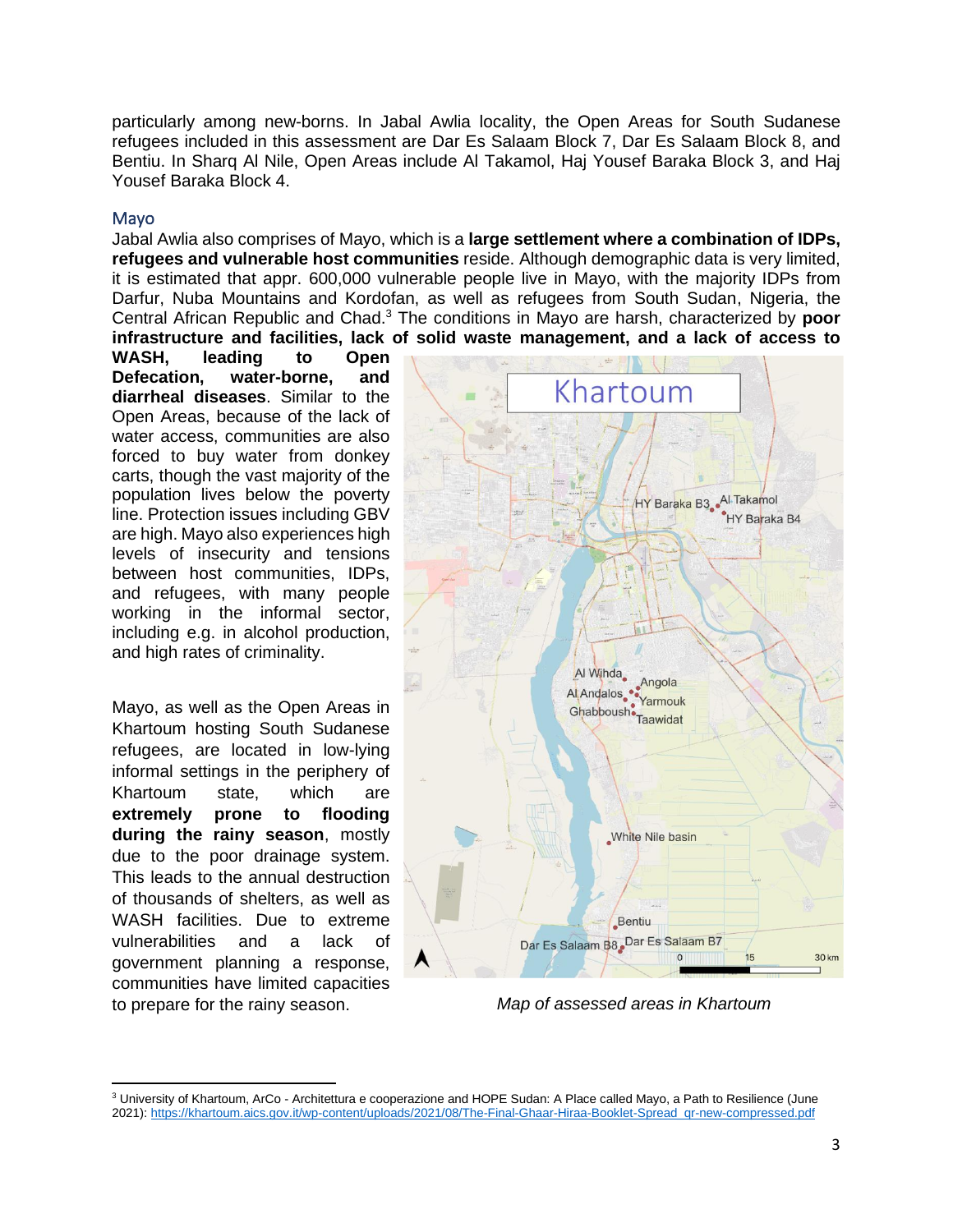### White Nile Basin

Disaster-prone areas in Khartoum also include a number of villages in the White Nile basin, located on the eastern side of the White Nile in Jabal Awlia locality. These communities almost exclusively consist of **Sudanese populations (non-displaced).** Vulnerability levels are lower than in the Open Areas or Mayo, with people relying on a more stable income and engaged in subsistence farming, resulting in limited figures of food and water insecurity. However, as a result of climate change leading to **higher water levels in the Nile River during the rainy season, the villages are affected by severe flooding on an annual basis**, leading to the annual destruction of shelter and many are forced to move increasingly further away from the river bank.

# <span id="page-4-0"></span>**METHODOLOGY**

# <span id="page-4-1"></span>**OBJECTIVE**

The overall objective of the rapid needs assessment is to **map and analyse the WASH, Shelter/Non-Food Items and Food Security/Livelihoods (FSL) needs of vulnerable residents living flood-prone areas in Khartoum State**, focusing specifically on disaster risk reduction and management in relation to the annual flooding. The rapid Needs Assessment specific objectives are:

- i. To analyse and understand the WASH, Shelter/NFI and Livelihood needs for different vulnerable groups (men, women, children, the elderly, people living with disabilities) in vulnerable and flood-prone areas of Khartoum State;
- ii. To map and analyse the effect of the annual flooding on the communities needs as well as assess their preparedness and response;
- iii. To inform current and future humanitarian and nexus programming, including a needsbased assessment of project locations;
- iv. To support the influence of government and international stakeholders on the ongoing humanitarian needs in Mayo, the Open Areas and the Nile basin in Khartoum State.

# <span id="page-4-2"></span>DATA COLLECTION TOOLS

The assessment provides an overview of primary data collection in December 2021. Data collection tools included:

- 1. **Household surveys,** covering:
	- i. General household information
	- ii. FSL
		- a. Livelihoods and average income
		- b. Food security and coping mechanism
	- iii. WASH
		- a. Water access and quality
		- b. Sanitation facilities and access, including latrines and hygiene practices
		- c. Solid waste management
- iv. Shelter
	- a. Condition of housing
	- b. NFIs available in the household
- v. Protection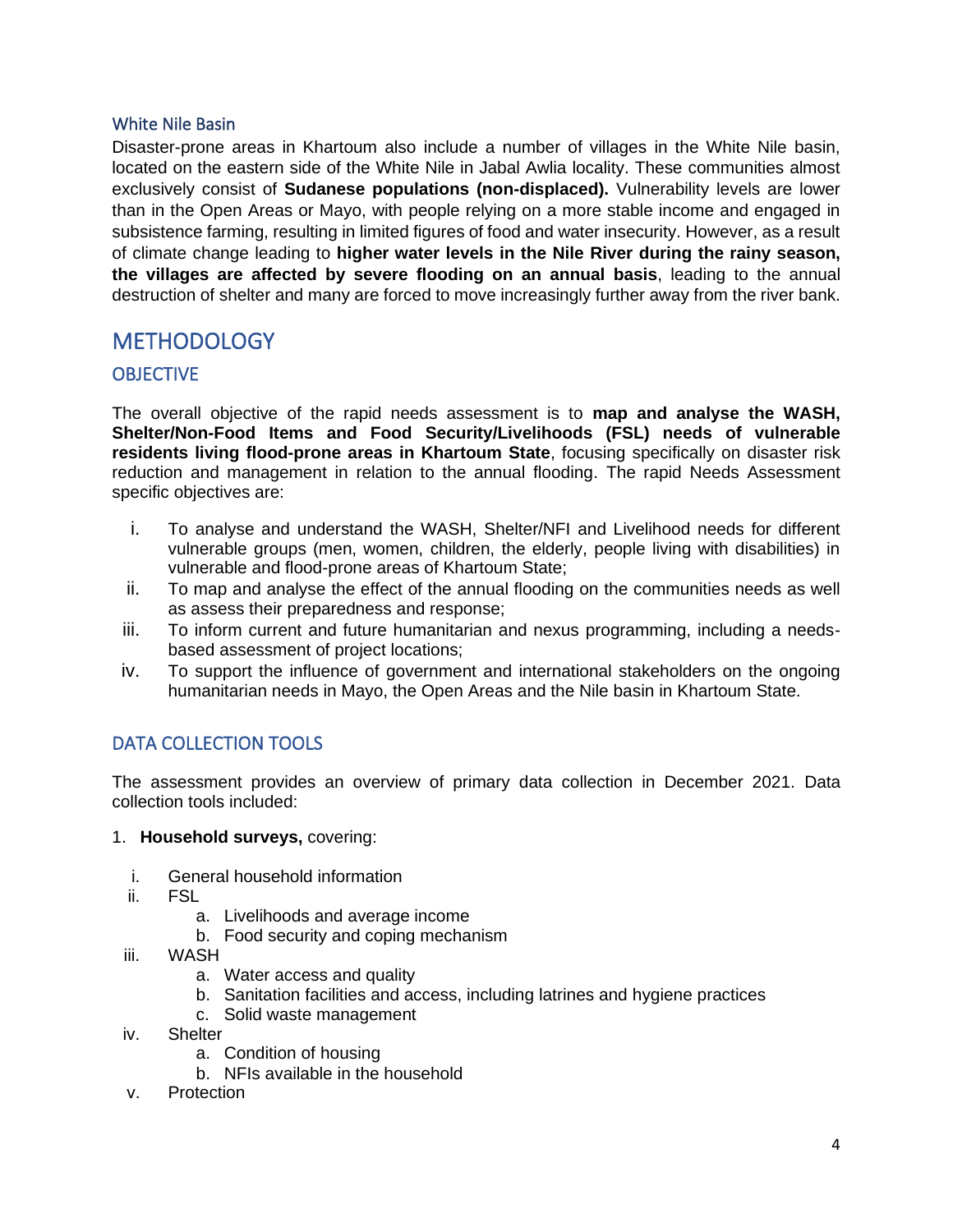- a. Security incidents and mechanisms
- b. Risks for women and children
- c. Gender-based Violence (GBV)
- vi. DRR
	- a. Effect of the flooding on FSL, WASH and Shelter
	- b. Preparedness
- 2. **Rapid site assessments** and Observation Checklists, based on observations and Key Informant data

The data was collected by four trained volunteers, using **KoBo toolbox**. During the data collection, they were supervised by two experienced COOPI staff. During the data collection, the COOPI staff conducted observations and semi-structured interviews with the key informants to map the different sites.

# <span id="page-5-0"></span>TARGET LOCATIONS AND SAMPLING

For the household surveys, 300 surveys were planned, using a **95% confidence interval and a 10% margin of error.** The target locations have been selected based on consultations and data showing the most flood-prone areas of Khartoum State. Beneficiaries were selected using random sampling methods, convening at a starting point with enumerators moving in different directions to select random participation in the household survey.

# LIMITATIONS OF THE ASSESSMENT

The assessment has been conducted predominantly in areas where COOPI had operational presence in Khartoum in December 2021. Due to operational and time constraints, this means for example that a large Open Area such as Naivasha was unfortunately not included in the assessment.

The findings do not show a representative sample of men and women as head of household. The large majority of respondents were women, very likely due to the time of day in which the assessment was conducted, coinciding with working hours.

Though the surveys were conducted anonymously, due to the over-crowdedness of the sites, privacy of the respondents could often not be guaranteed and more than one person from the household was present when the survey was conducted. As a result, in comparison with secondary data, there are relatively very low levels of reporting on issues that can be considered stigmatized. For example, the reports on domestic violence and open defecation are lower than when compared to secondary data.

Relatively high numbers of people reported having a water source within walking distance, though the majority of people also reported relying on donkey carts for their water supply. Based on additional consultations about conflicting data, it became clear that respondents reported a water source as accessible if a donkey cart could reach it for them, as opposed to a water source they personally fetch water from. This is aligned with the site assessment matrices, noting the lack of direct water access particularly in Mayo and the Open Areas.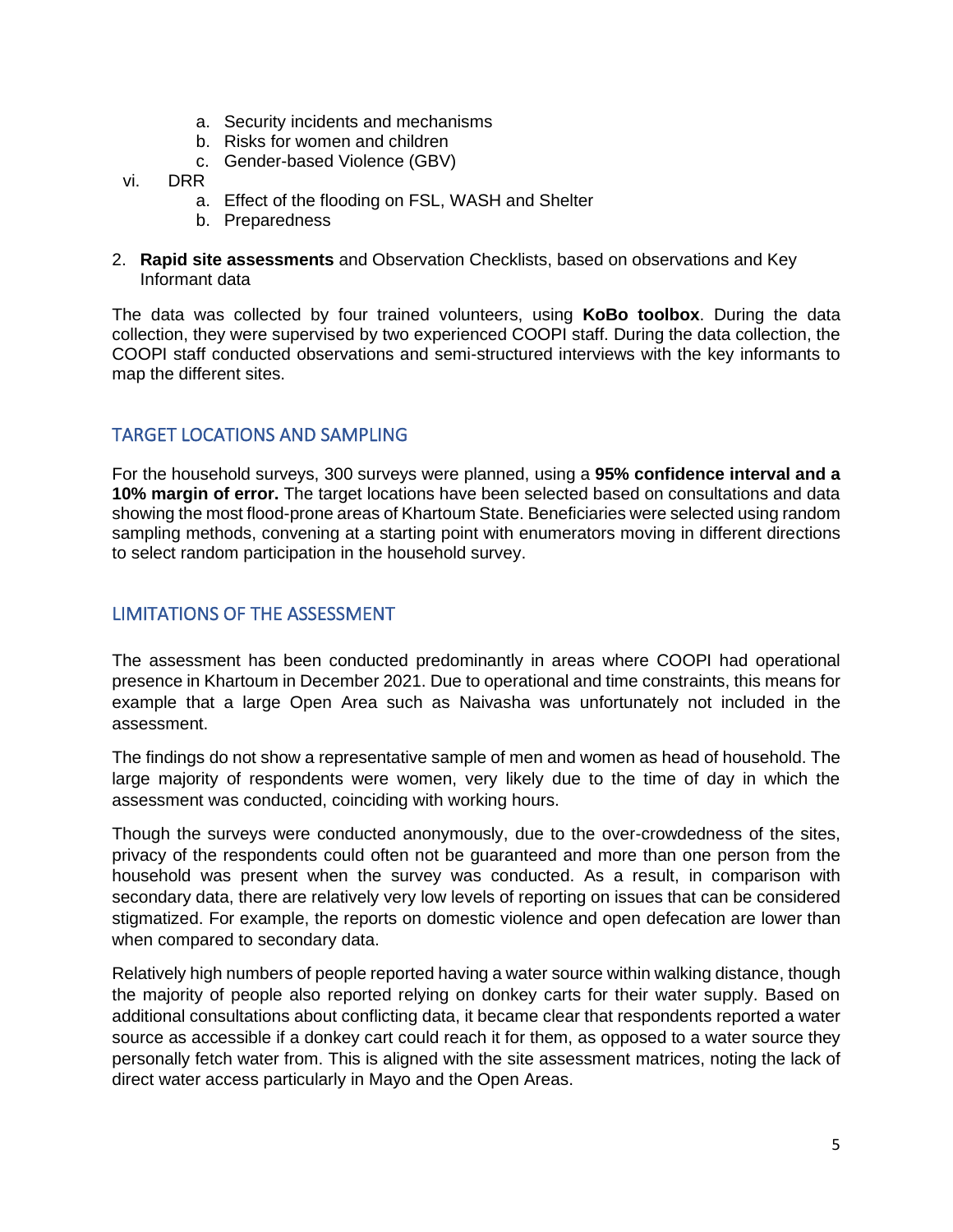# <span id="page-6-1"></span><span id="page-6-0"></span>KEY FINDINGS RESPONDENT DATA

#### Location



In total**, 296 households** participated in the survey, divided in three types of flood prone areas across Khartoum state. Firstly, the most vulnerable areas in **Mayo** consists mostly of displaced communities, predominantly IDPs, as well as 4 refugee households from South Sudan. Secondly, the **Open Areas** are designated areas where South Sudanese refugees have resided since relocation by the government of Sudan after the separation of the two counties. Thirdly, as DRR is highlighted in the assessment, **villages in the White Nile basin** have been included as they experience flooding on an annual basis.

## Gender and age

The assessment respondents in 296 households included **73% female and 27% male (217F, 79M)**, most of them were between 35 and 64 years old. A likely reason for the vast difference in male and female respondents was the fact that all surveys were conducted during the day, when men are often not present in the house (e.g. due to work).

## **Disability**

**8% of respondents has a disability**, namely visual impairment (4%), movement impairment (2%) and hearing impairment (1%). No disability was reported in the age group 18-34. In addition, overall, it was reported that **18% of household live with someone with a disability**, particularly visual impairment and movement impairment.



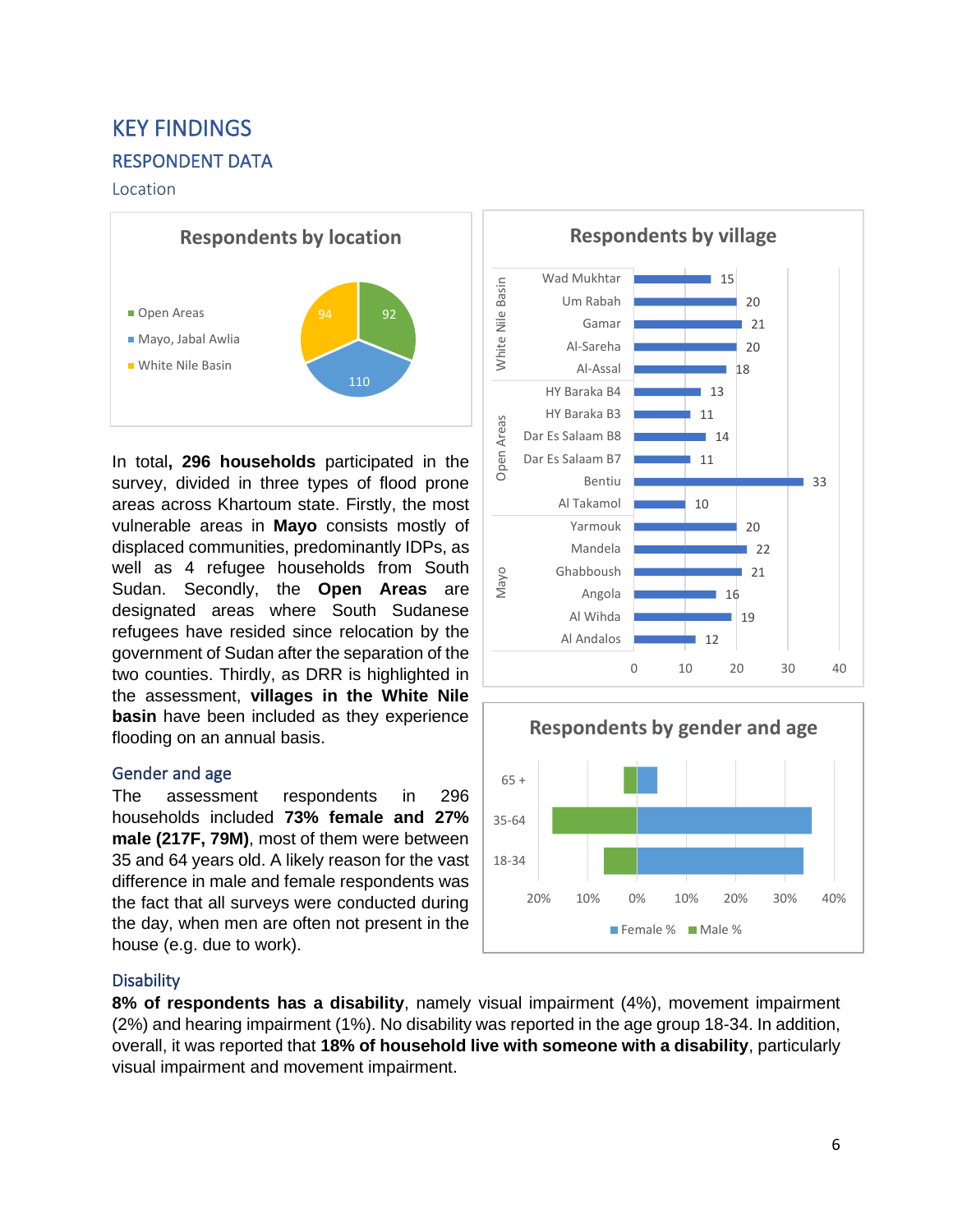#### Household characteristics

The average reported **household size across the sites is 7.5.** This is much higher than the government estimates of 5 people per household. **100% of households reported having at least one child below the age of 12**, with most household (18%) reporting 4 children under 12, followed by 3 children (17%), and then 5 to 6 children (both 16%).

**42% of the households reported to be singleparent households** (21% male-led and 21% femaleled). Particularly in the Open Areas, there are many female-headed household, with 42% of households (39/92) reported being headed by a woman. Only 22% of households in the Open Areas consist of 2 parents (46% in Mayo; 60% in White Nile Basin). In Mayo and the Open Areas, it is somewhat common that **more than 1 family is living in a house**, with 15% and 13% reporting rate respectively.



#### **93% of households has access to a mobile phone**.



## <span id="page-7-0"></span>FOOD SECURITY AND LIVELIHOODS

On average, **16% of respondents lives of less than 1000 SDG (appr. 2 EUR) per household per day**: 15% in Mayo, 24% in the Open Areas and 9% in the villages in the White Nile Basin. The vast majority of all households (90%) earns less than 5000 SDG per day, which considering the average household size of 7.5 is **under the international poverty line** of 1.90 USD per day. Many families participate in daily labour or seasonal work, including a type of public service (teacher, nurse, community worker) (41%), construction work (24%) and farming (4%), which means the **daily income is very unstable**. 6% of families reported absolutely no income from work.

**Main sources of income**

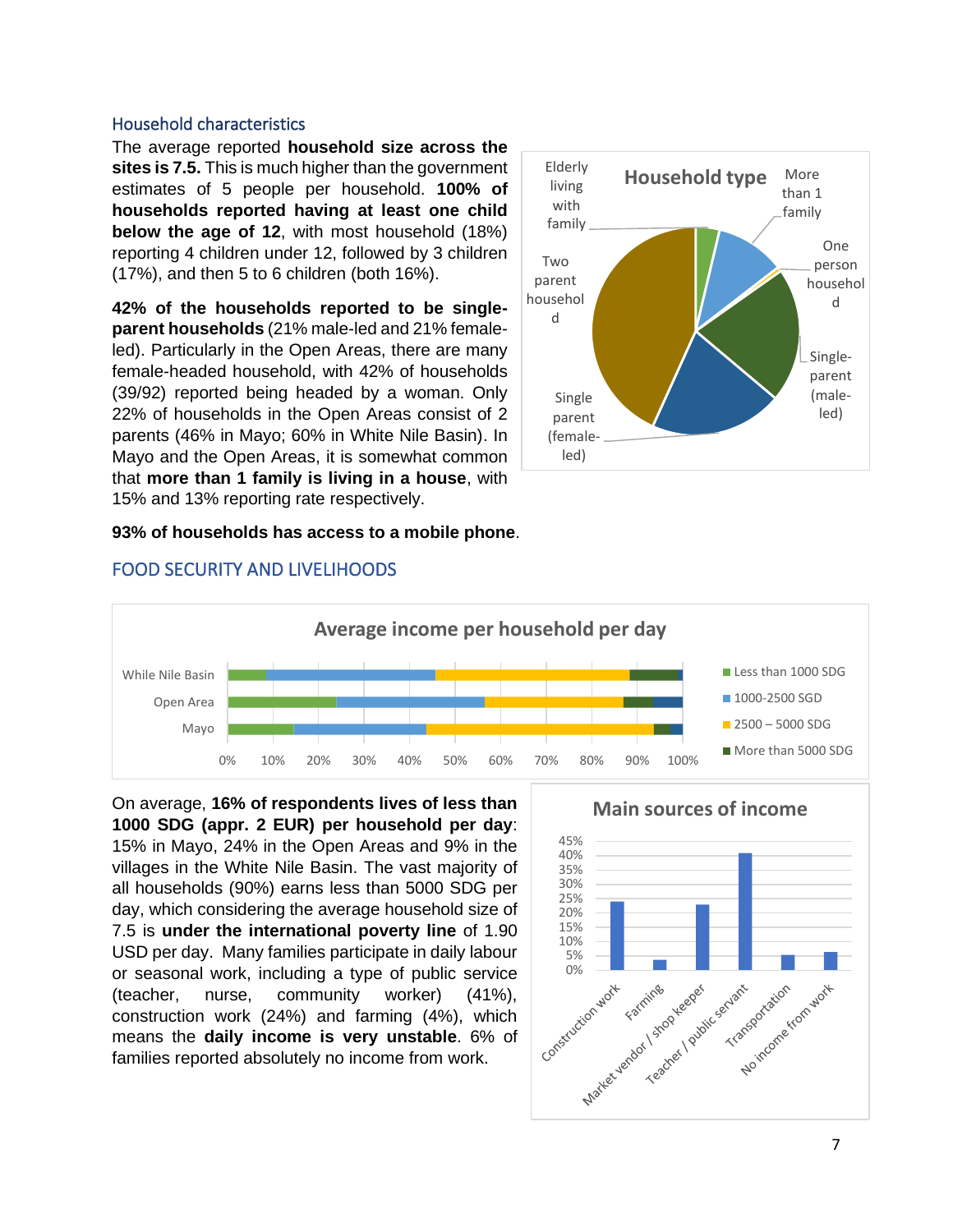In the Open Areas, **54% of households reported that the average number of meals consumed per day is 1 or less**. This is 14% in Mayo and 2% in the villages in the White Nile Basin. On average across respondents, 23% of households consumes 1 meal or less per day.

Of those living on one meal or less per day, 38% reported that as a coping mechanism they rely on less expensive or non-preferred food options (unvaried diet). 18% reported they stay hungry as a result of lack of food options. 6% limits their portion size at meal times.

# <span id="page-8-0"></span>**WATER**

#### Access to water

**Appr. 55% of respondents<sup>4</sup> do not fetch water themselves, but rather rely on donkey carts for their daily water consumption**. On average, in Mayo households spend **369 SDG** per day on water from carts and in the Open Areas households spend **585 SDG**. In the villages in the White Nile Basin, the average expenditure per household per day on water is **1,552 SDG.**





Comparing this to the average income per day, of those reporting an income of less than 1000 SDG, the average expenditure on water is 318 SDG. For households reporting an average daily income of between 1000 and 2500 SDG, they report 480 SDG expenditure. At the maximum income level in those categories, this means **32% and 19% of daily income respectively is spent on water within household in the highest poverty brackets.**

**28% of people reported they do not have access to enough water to serve their daily needs.** In the Open Areas, this is 48% and in Mayo, this is 30%. Coping Mechanisms reported among the people who reported not having enough water include: using less water for washing (72%); using less water for cleaning (64%); and using less water for cooking (5%).

<sup>4</sup> Average of those reporting to buy water from donkey carts (53%) and those reporting they do not fetch water themselves (58%)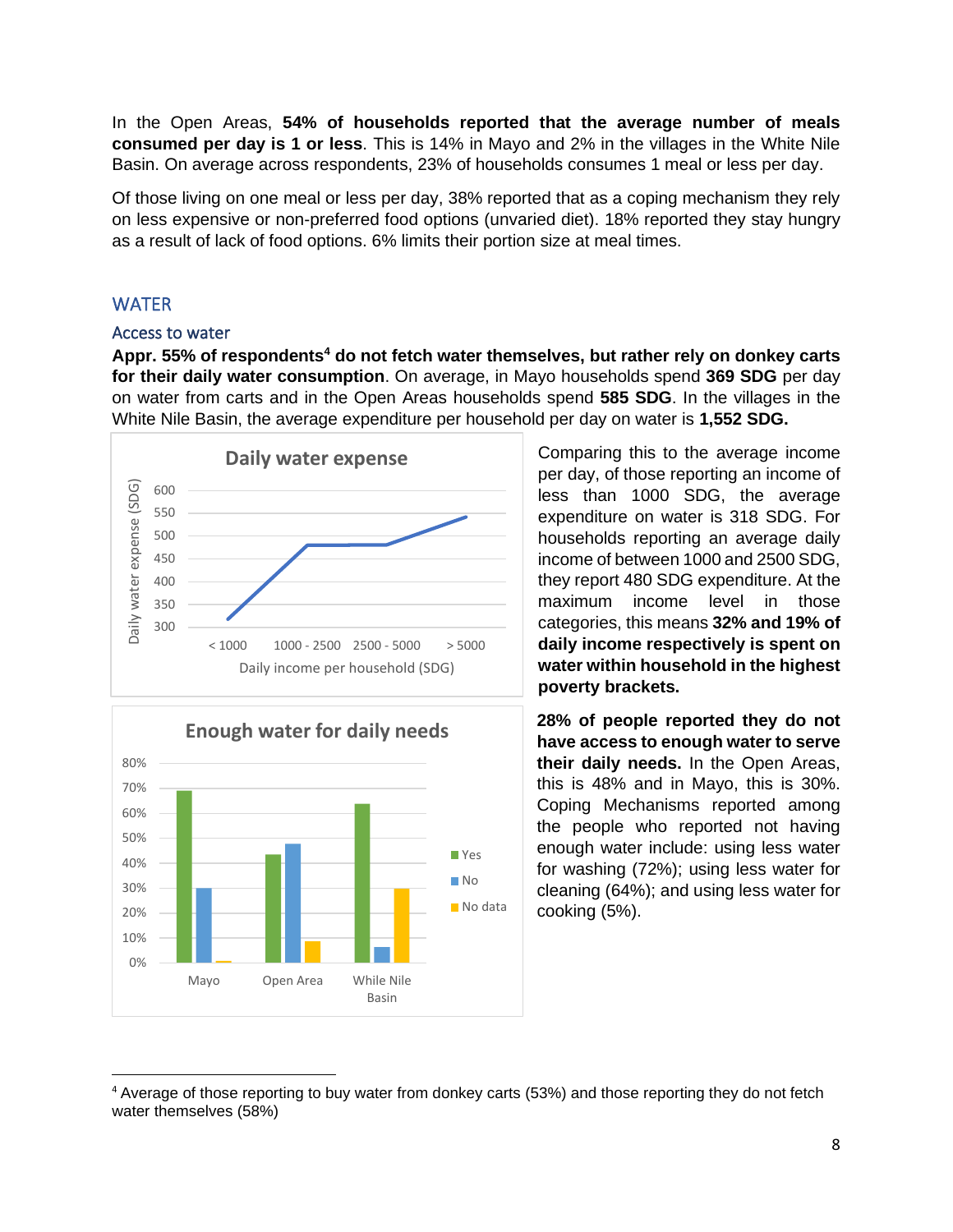Comparing the **types of accessible water sources in the communities**, it is evident that in Mayo communities mostly rely on **water yards** (49%) followed by **handpumps** (24%). In the Open Areas, people mostly rely on **piped water systems** (35%) and water yards (33%), followed by handpumps (14%). Though the Open Areas are not connected to the government pipeline, the communities in Sharq Al Neel receive water from houses in the host communities. In addition, in Bentiu, the constructed Water Yard in the Open Area is connected to distribution points through pipes, of which some are functioning (mostly they are non-functioning due to low pressure or needed maintenance). In the villages in the



White Nile basin, people mostly are connected to the pipelines (71%). **14% of respondents in Mayo, 15% of respondents in the Open Areas and 5% of respondents in the White Nile Basin reported no access to a water source within walking distance.** 



*Children getting water from the water points with donkey carts in Mayo*

#### Water points

**122 respondents (41%) reported fetching water themselves**. In Mayo 47% are women, 18% are children and 10% are women and children together. In Open Areas, 41% are women, 13% are children and 30% women and children together.

**18% of respondents reported water points as unsafe for women and girls**. Main risks include conflict at the source (15 reports in Mayo and 11 in Open Areas), and fatigue from long walk (10 reports in Mayo, 15 in Open Areas)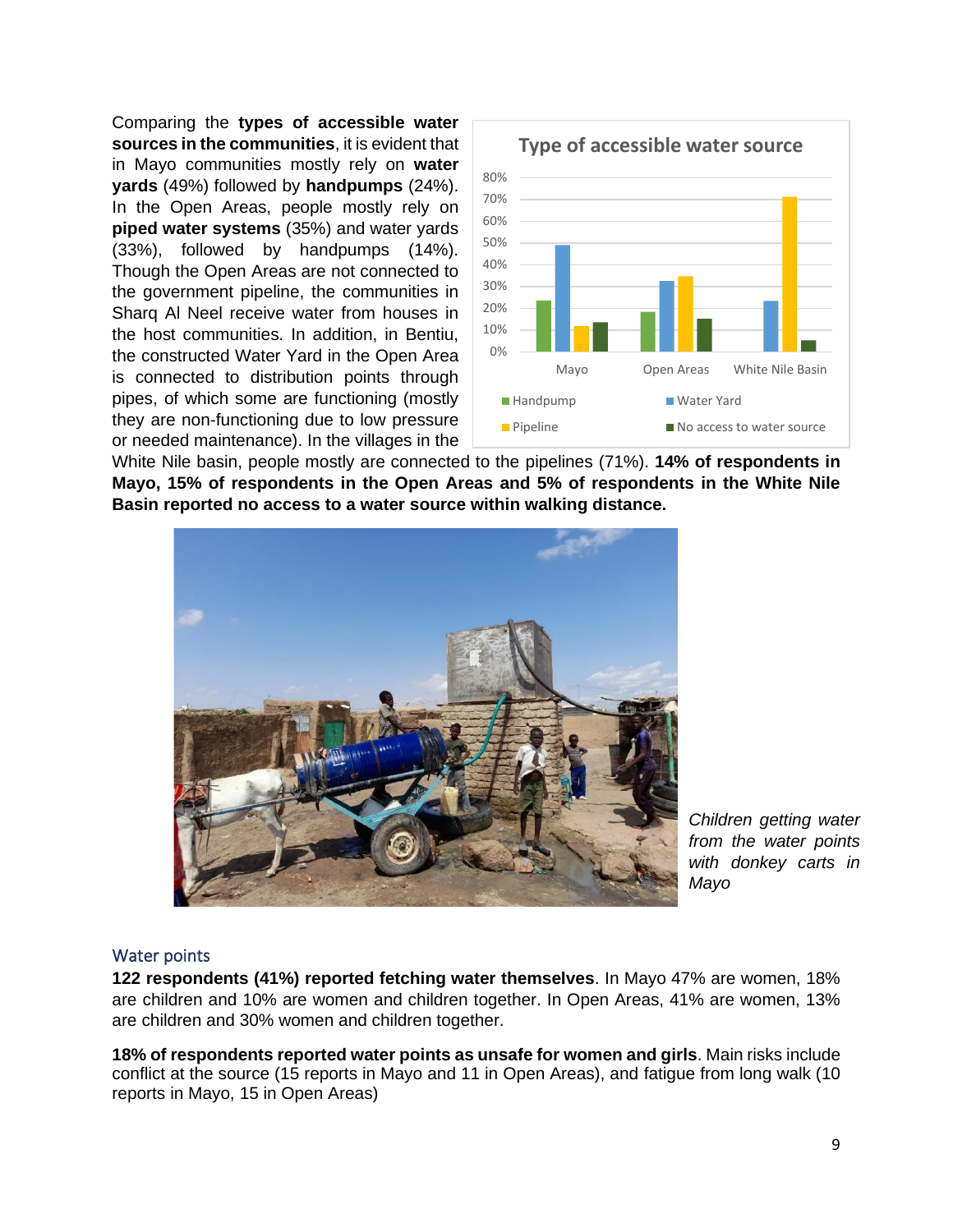

Overall, in Khartoum the **quality of water from the sources is good (63%) or decent (31%).** 6% of the overall respondents rated the water quality as poor, particularly in the Open Areas, where the percentage of respondents rating the water quality as poor was 14%.

## <span id="page-10-0"></span>SANITATION AND HYGIENE

#### Household latrines

**42% of people do not have a household latrine**. This is **79% in the Open Areas**, 24% in Mayo and 27% in the villages in the White Nile Basin.

73/296 respondents (25%) reported to **either have a disability or have someone in their household with a disability**. Of these 73 HH, **38 households (52%) reported to not have access to a household latrine.** 

Of the people who report they do not have access to a household latrine (42% of overall respondents), in Mayo, 92% of people reports **using the latrines in another house** in the community. 8% reports Open Defecation (OD). In the Open Areas, 29% reports using a household latrine in the community, 51% relies on **communal latrines**, **20% practices OD**. In the villages in the White Nile Basin, 84% relies on communal latrines and 16% practices OD. It is very likely OD is underreported because of stigma, as key informant data reported OD to be very common. The most common issue reported about communal latrines is that they are dirty. It was reported **that 88% of communal toilets are not accessible for people with disabilities.**



*Only communal latrine in Dar Es Salaam Block 7*

Of the 123 people who reported they do not have access to a household latrine, 23% reported embarrassment of going outside the HH, and 15% reported they are at risk of physical violence and/or sexual violence.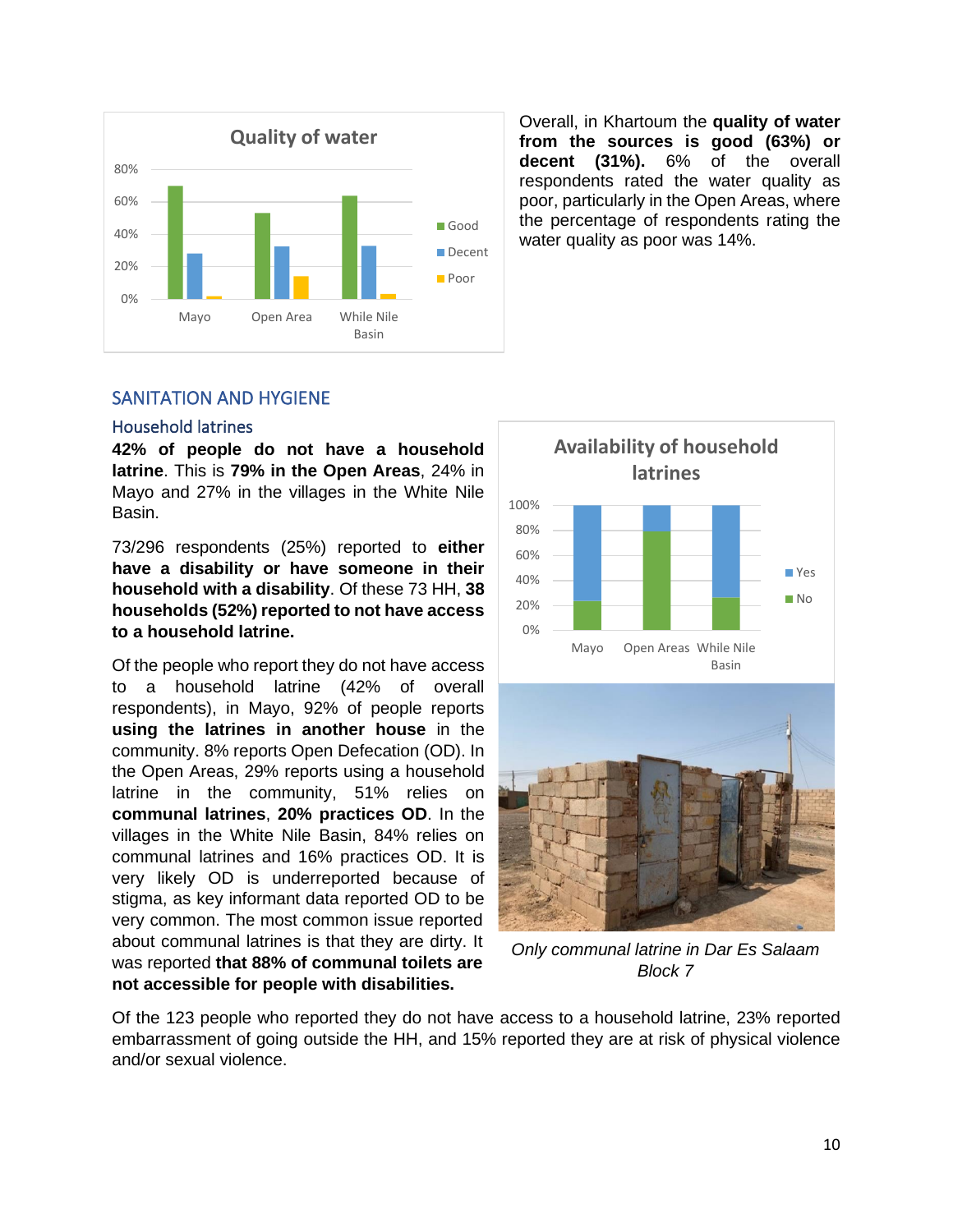

# Hygiene items

The vast majority of people reports **not having sanitary pads and hand sanitizer in the household**. Appr. 1 out of 3 households reports not having access to a toothbrush / toothpaste, a bucket, soap and a jerrycan.

#### Solid waste management

The vast majority of people **burns their garbage in designated areas, without separation**. Only 21% of the overall respondents report having access to a garbage container. Particularly in Mayo, the communities rate **current waste management practices as very poor (7%) and poor (53%).** In the villages in the White Nile basin, this is 51%. Only 26% of respondents rate current waste management practices are good.

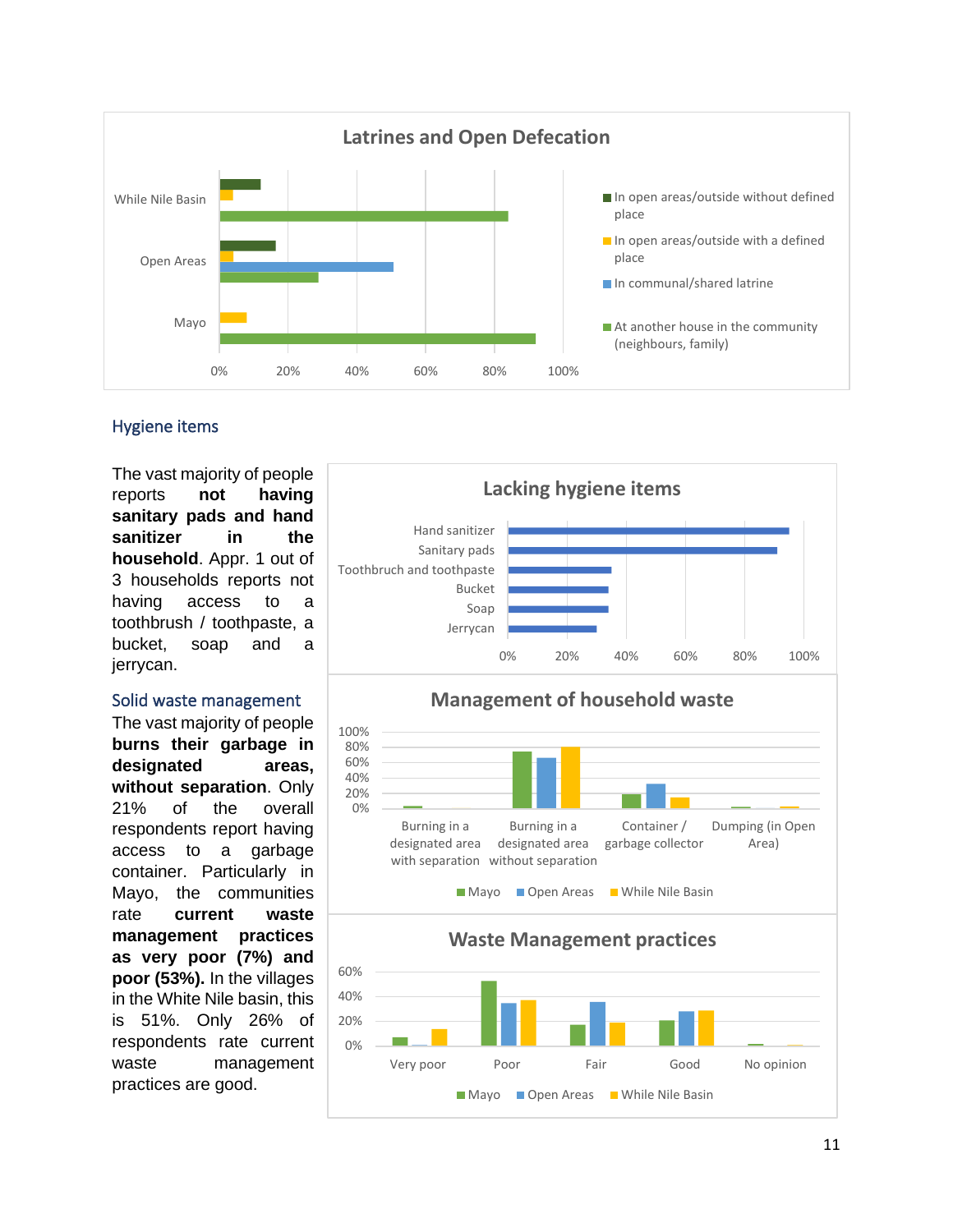#### <span id="page-12-0"></span>**SHELTER**

**In the Open Areas, 75% of respondents report they do not rent or own the land they live on**. This is in line with the Commission of Refugees (COR) strategy as the Open Areas are designated areas managed by the Sudanese government. Some people in the Open Areas rent outside the camp settings, due to the poor living conditions inside the settlements. In Mayo, 17% of respondents does not own or rent land. In the villages in the White Nile Basin, the vast majority of people, 95%, do own or rent the land they live on.



In Mayo, 88% of respondents report living in mud brick houses. In the Open Areas, **16% of people live in houses mostly made of plastic sheets. 75% of respondents live in houses made of local materials such as bamboo, branches and burlap**. In the White Nile Basin, the majority of people live in cement and mud houses.

In total**, 84% of respondents report their house in not rain and wind resistant**. This includes 87% in Mayo, 99% in the Open Areas and 67% in the villages in the White Nile basin. The main problems reported are **holes and leakage in the roof** (80%); **bad or no doors and windows** (55**%); old and damages building materials** (48%); **an unstable foundation** (44%); and **holes and leakages in the walls** (35%).



*Common shelter conditions in the Open Areas of Dar Es Salaam*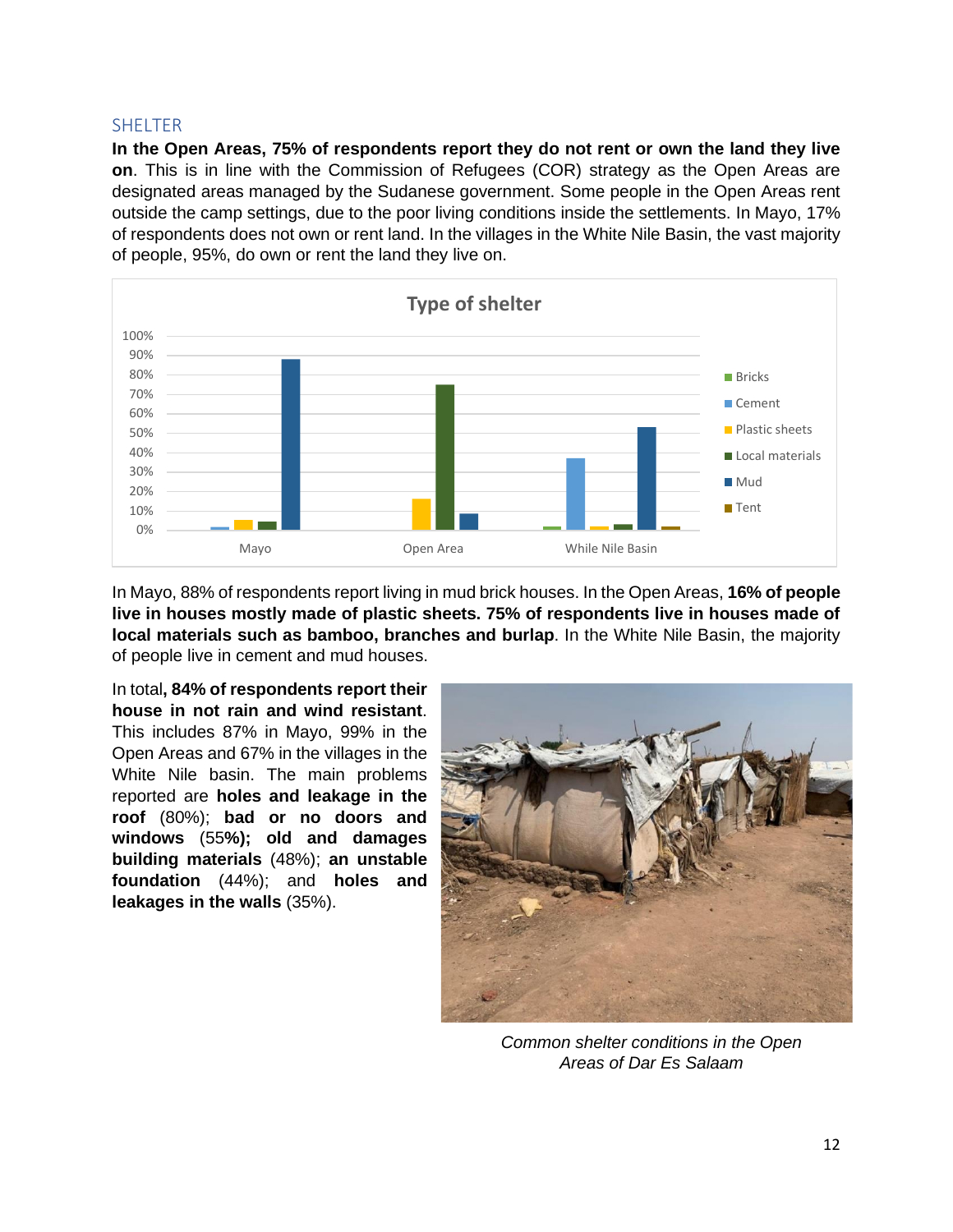In terms of Non-Food Items (NFIs), it is evident that the respondents in the Open Areas reported **significant gaps in household items**. 80% has no battery powered lighting and 86% has no electric lighting. Besides from that, a lack of stove (50%) and kitchen utensils (30%) was also reported. **20% of the respondents in the Open Areas reported having no household items at all**. **In Mayo, lighting and a stove (47%) are the main challenges.** Across the locations, over 80% report no access to waste bins.

<span id="page-13-0"></span>

# GBV AND CONFLICT

**66% reports they do not know about any tensions between IDPs, refugees and host communities in the last 3 months**, particularly in the villages in the White Nile basin, there seem to be very little incidents (83% does not report anu incident). **In Mayo, the highest number of incidents are reported**, with 31% (34 reports) of respondents reporting robbery, 25% (27 reports) destruction of property, 18% (20 reports) petty crimes, 6%



(7 reports) physical violence and 4% (4 reports) killings. In the Open Areas, 18% (17 reports) report robbery, 15% (14 reports) destruction of property, 15% (14 reports) physical violence, 14% (13 reports) petty crimes, and also 4% (4 reports) killings.

When asked about the common risks facing women and children, **18% of the overall respondents reported sexual violence and abuse**, including 27% in Mayo and 23% in the Open Areas. This can be characterized as the gravest concern affecting women and children. At the same time, **62% of respondents reported there are no GBV services in place in their community**. In terms of other risks, risk of violence when moving inside the community (13%), no safe place in the community (10%), robbery and risk of violence when travelling outside the community (both 7%) were indicated. 3% of households reported child labour, which is prevalent around Mayo and the Open Areas, as a concern. A possible explanation for the low report on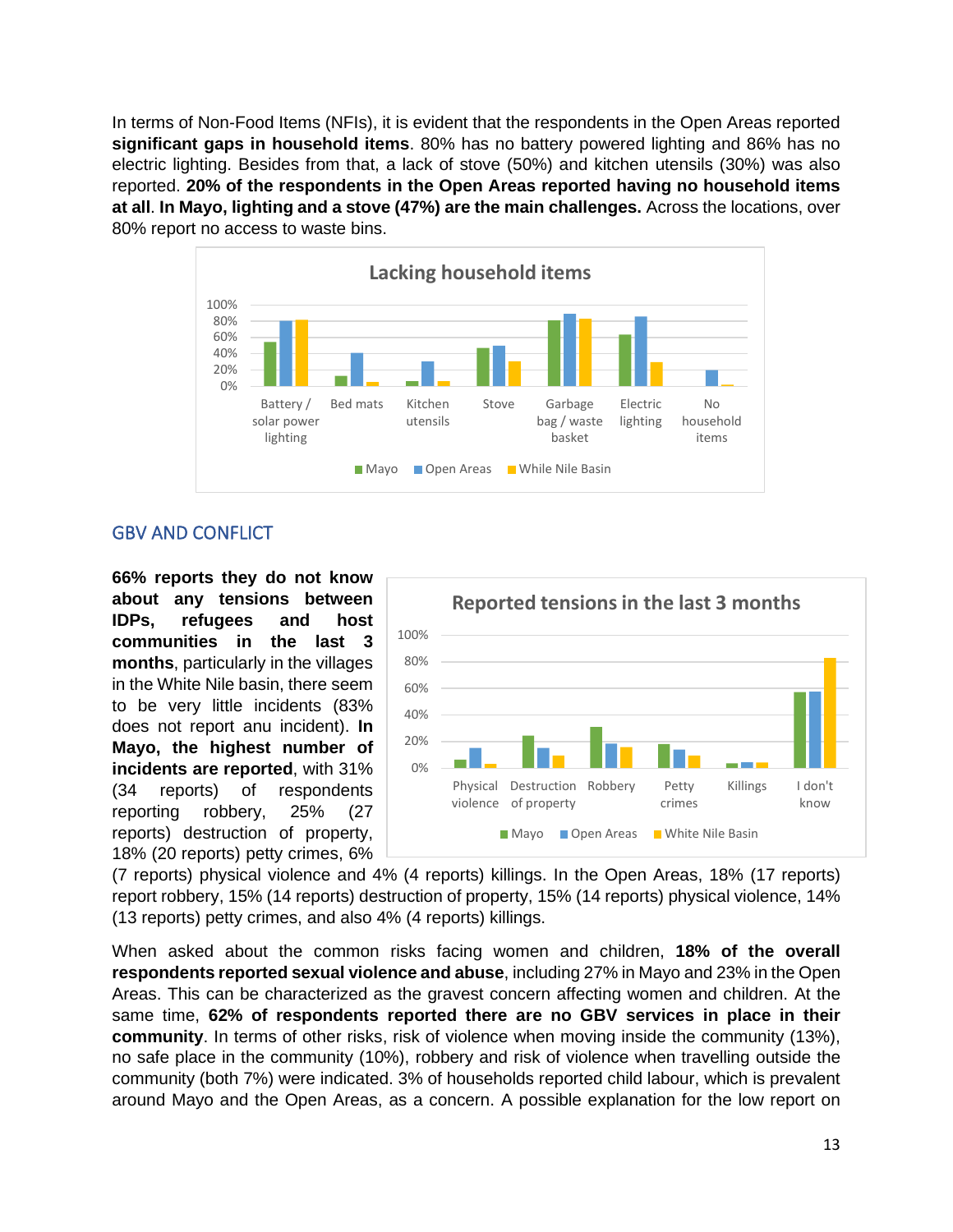

child labour as a risk is the perception of child labour and the number of risks it poses, compared the perceptions of the community / household of the benefits of working children. 2% of respondents reported domestic violence, though this figure may be higher due to the circumstances in which the survey was answered (i.e. with other members of the household present). **47% report they do not know or are not aware of specific risks affecting children and women.** 

**Almost half of respondents report that the open areas around the households / communities are not safe spaces for women and girls**, particularly in Mayo and the Open Areas (54% and 53% respectively). In Mayo, 15% also considers the market an unsafe space for women. In the Open Areas, the latrines are reported by 14% as an unsafe space. In the villages in the White Nile Basin, 11% of respondents report that unoccupied shelters are unsafe for women and girls. 27% of respondents report all areas are safe, 11% does not know or is not aware of any unsafe spaces.

## <span id="page-14-0"></span>DISASTER RISKS (FLOODS)

**99% of households reported that the community had been affected by floods in the last 3 years**. When asked specifically if the **household of the respondent was affected, 88% of respondents reported** that this was the case. In the Open Areas, 99% of respondents reported their household has been affected directly. In Mayo, the total is 85%. In the White Nile Basin, 80% of surveyed households had been affected directly by flooding in the last 3 years.

The main reasons for flooding as reported across the communities are the **lack of a functioning drainage system combined with heavy rainfall.** In the White Nile basin, communities also reported the **river overflows** during the rainy season, affecting their livelihood and shelter.



*Community members in Mayo during the flooding in 2021*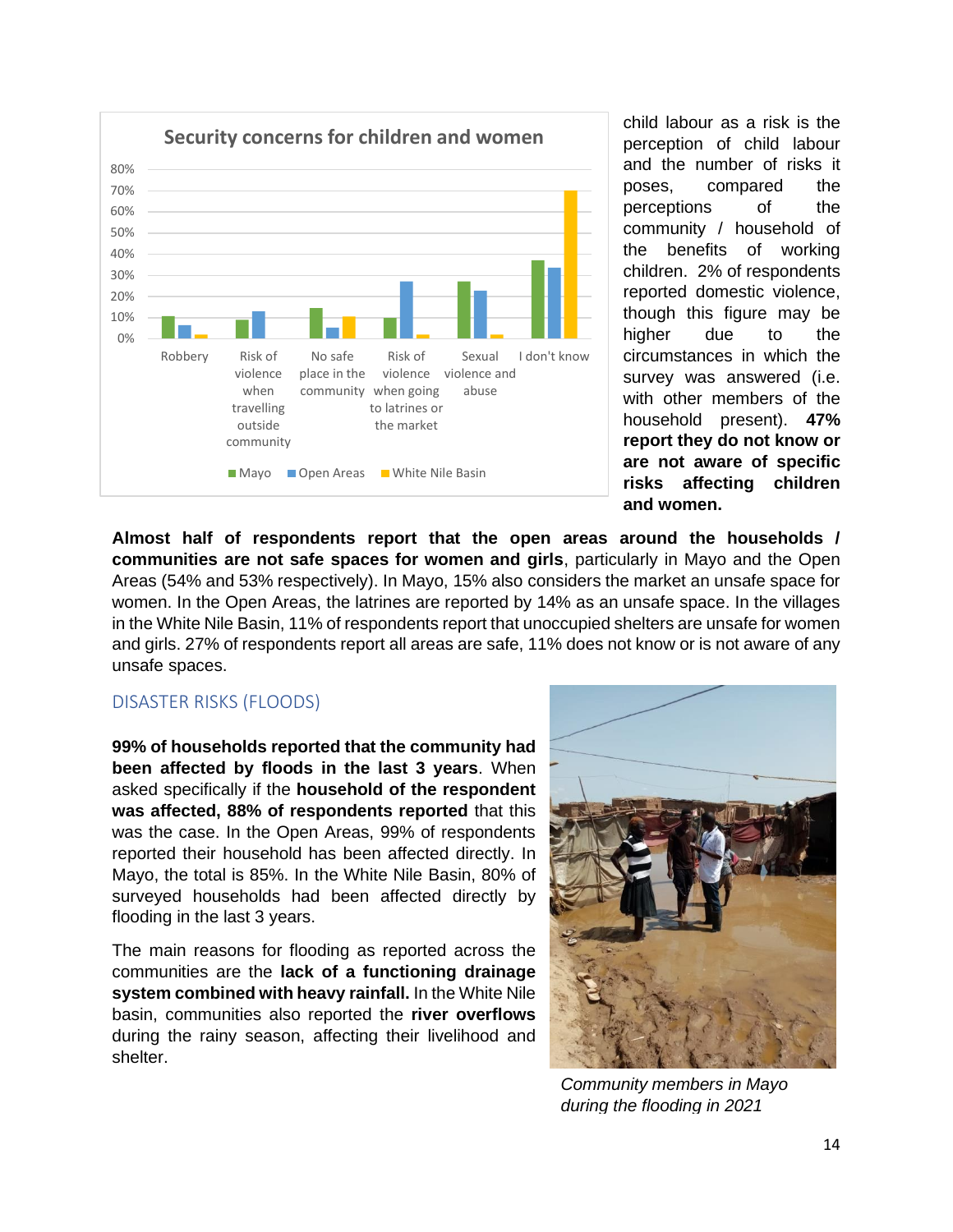

During the flooding, **access to services is massively disrupted,** particularly education (85%), work (82%), health services (67%) and the market (65%). In terms of WASH services, **36% of respondents that the donkey carts cannot reach their communities** during the floods and 13% of respondents reported their water point is out of service. 19% of respondents reported having no access to latrines during the flooding. The percentages are similar across the 3 sites. In terms of accessibility of the community via roads, **all communities report the access to the community is very challenging during the floods as the roads are inaccessible** (Mayo: 72%; Open Areas: 80%; villages in the White Nile Basin: 68%).



**14% (41 respondents) of overall respondents own farms land or livestock** (28% of respondents in the White Nile basin and 14% of respondents in Mayo). Out of these, 57% of respondents reported their **farmland or livestock had been partially destroyed (33%) or fully destroyed (24%).**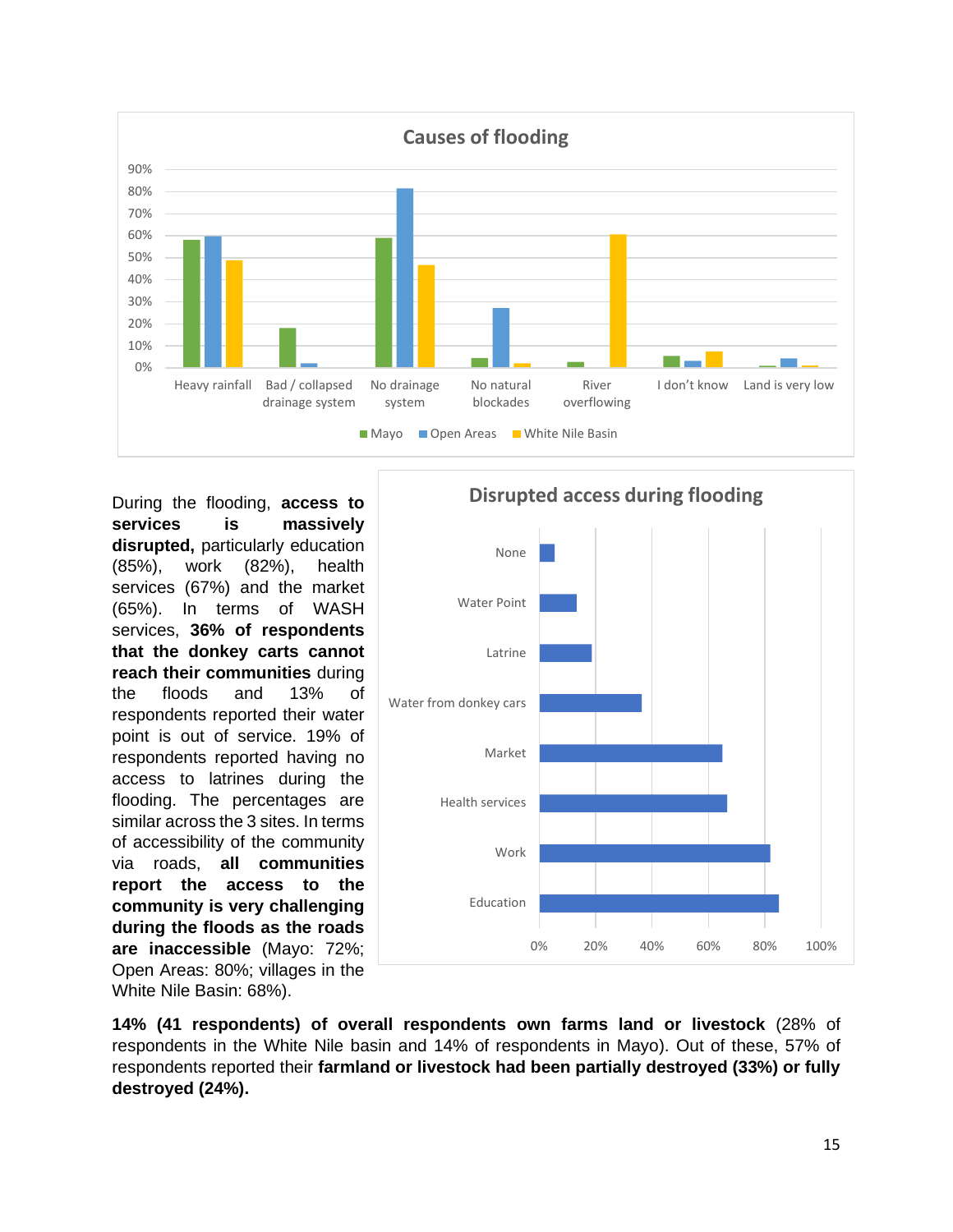

The vast majority of respondents reports having **no saving or assets**, creating challenges in absorbing the shocks related to the floods. In the Open Areas, 100% of respondents reported having no savings or assets.

In addition, **72% of the respondents reported that their household income decreases during the flooding season**, both as a result of limited work opportunities as well as work which is difficult to access because of e.g. the road conditions. In addition, **22% of the households report they have no income at all during the floods**, 16% in Mayo, 30% in the Open Areas and 22% in the White Nile Basin.



25% of respondents in Mayo, 23% of respondents in the Open Areas and 15% of respondents in the villages in the White Nile Basin reported their **water supply had been damaged or adversely affected by the flooding**. The main problems reported was the **lack of access, and damage to the water source**, both by the communities and as a result of the floods. In addition, 68% of respondents in Mayo, 48% of respondents in the Open Areas and 63% of the respondents in the While Nile basin **reported their latrines had been damaged or destroyed by the floods in the last 3 years.** On average, 66% of respondents reported they had no access to another latrines during this time.

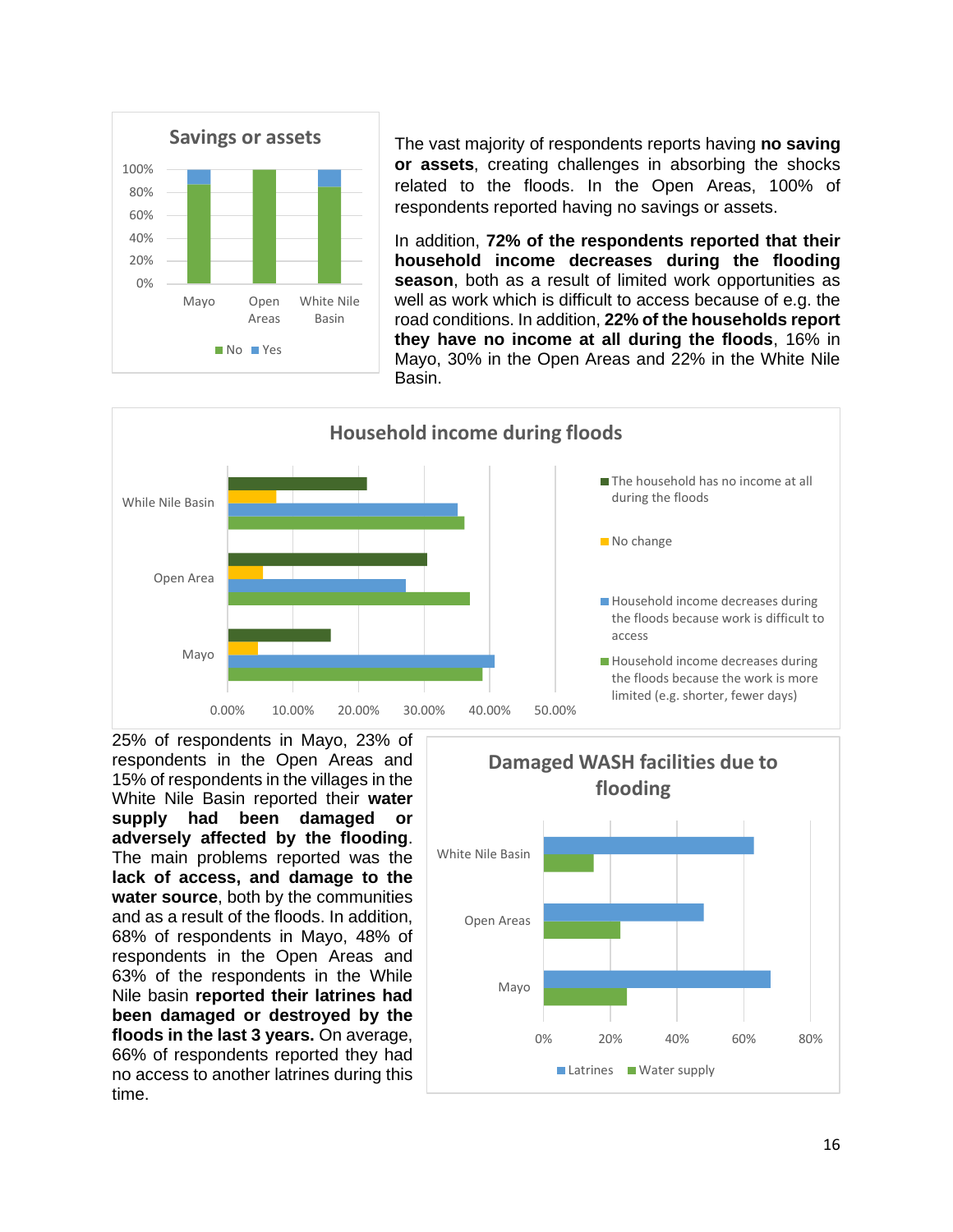

*The donkey carts face challenges to reach the communities during the flooding*

The majority of respondents reported their **shelter in the last 3 years has been partially or fully destroyed by the flooding**. In the Open Areas, 75% of people reported their shelter had been affected. In Mayo and the White Nile Basin, 62% and 64% respectively. **34% of people in the White Nile Basin reported having been (temporarily) displaced because of the flooding**, mostly moving to family members and community members further removed from the river banks. In Mayo, 11% of people reported having been displaced as a result of the flooding.

The **majority of respondents (52%) report that community tensions and conflict increase during the flooding** due to a lack of resources and services being available and/or accessible, particularly in the Open Areas (59%), followed by Mayo (52%) and the White Nile basin (48%).





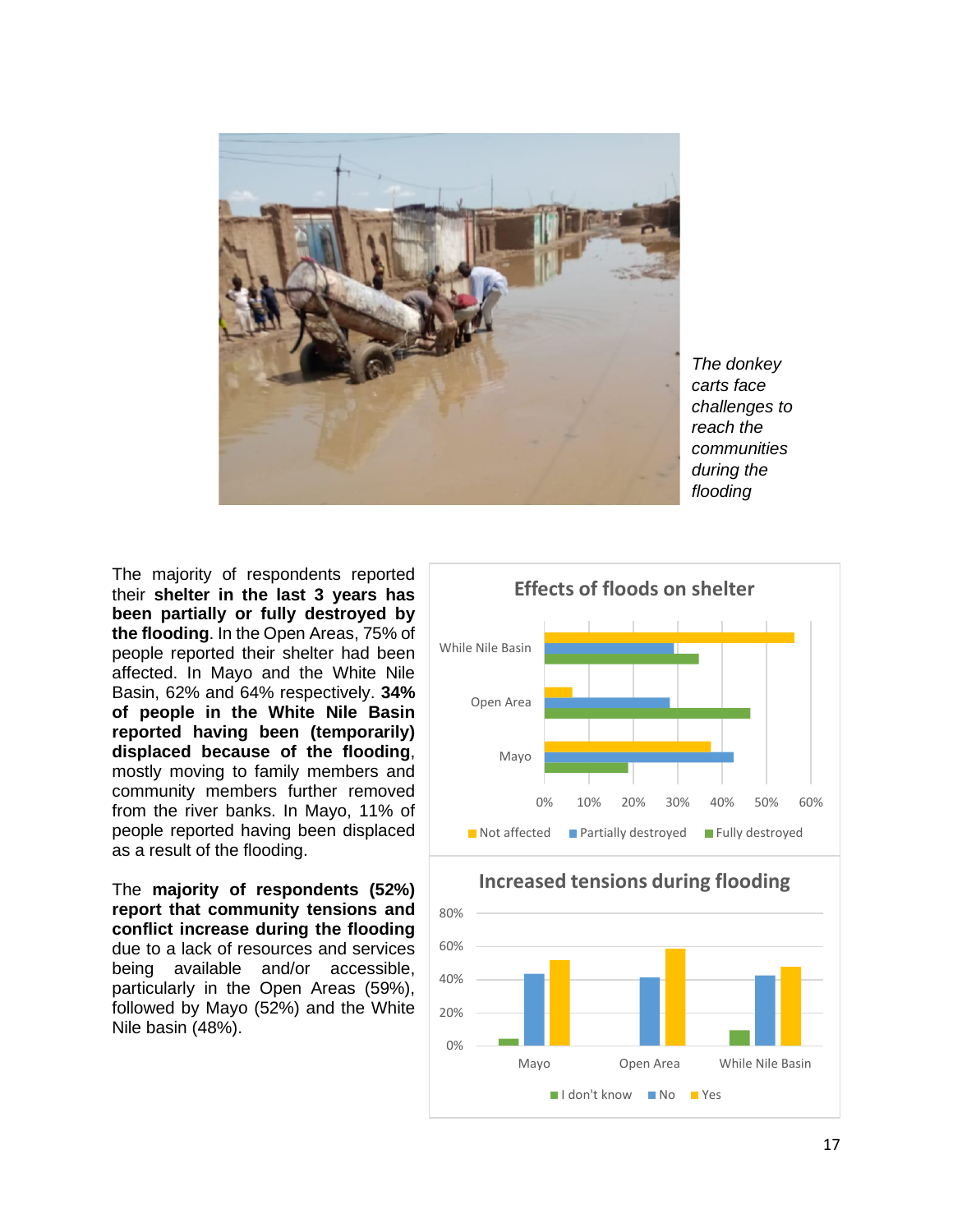**Two-thirds of all respondents reported never receiving any warning before the floods** (62% in Mayo; 71% in the Open Areas, 66% in the White Nile basin). Of the 99 respondents who reported having received a warning, the warning predominantly came from **TV and radio, as well as family and friends**. **90% of respondents is not aware of any plans to prepare or respond to the floods**. Of those who do, 28/31 respondents (mostly located in the villages of the White Nile basin) clarify they are aware of plans at the locality level.



**The majority of households (54%) undertakes no action to prepare for the floods**. 34% of households focuses on soil embankment in the time leading up to the flooding, particularly in the villages in the White Nile basin followed by the Open Areas. In Mayo, households predominantly focus on **fixing their houses to prepare for rainfall**. In the White Nile basin and Mayo, 14% of respondents also reported being involved in **cleaning or digging of drains to avoid overflowing of the drainage system.**

<span id="page-18-0"></span>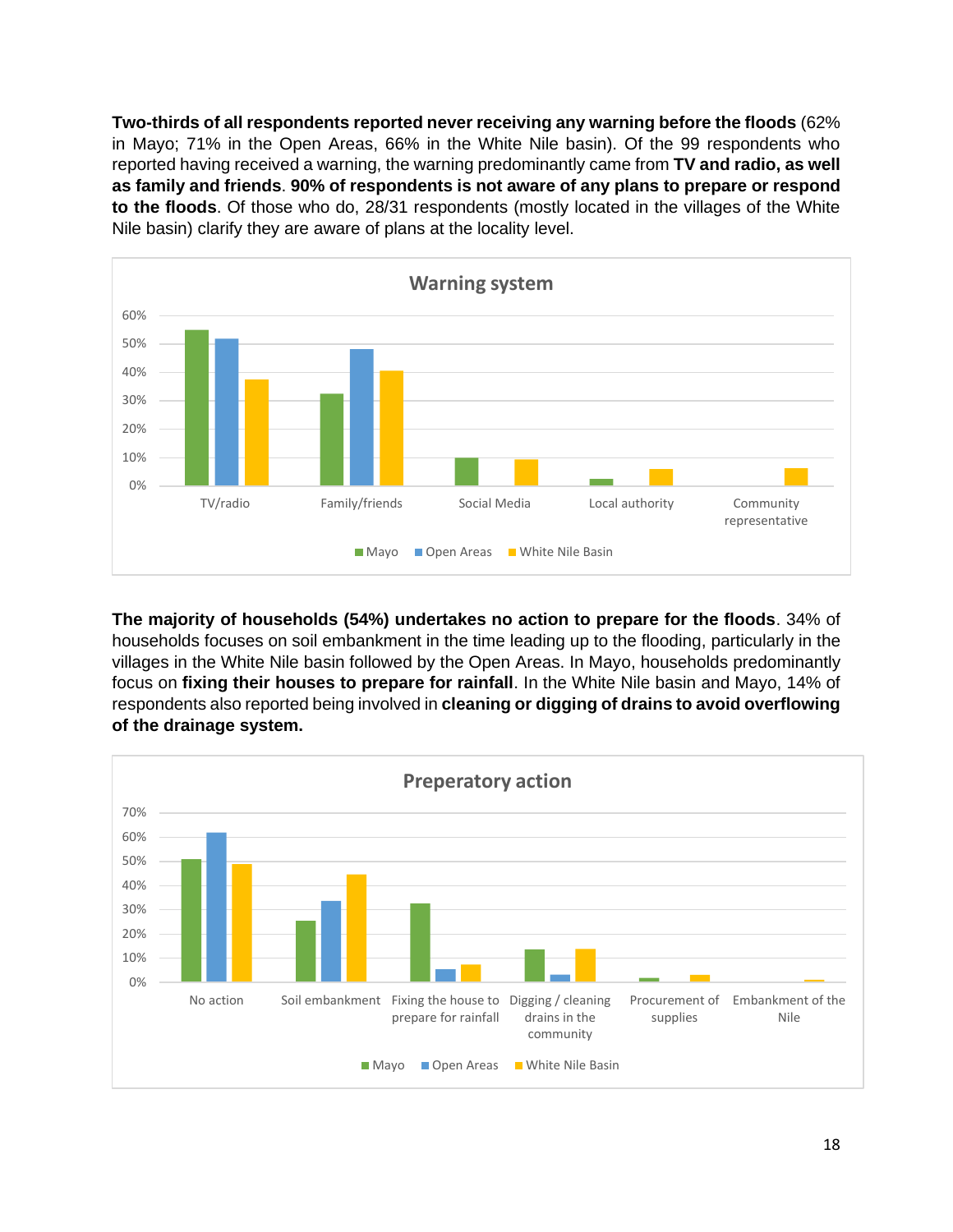# RECOMMENDATIONS FOR PROGRAMMING

Across Khartoum state, the rainy season generally represents a marking point in the lives of households and poses a stop to their internal economy, means of livelihood, and access to basic services like education, water and health.

The floods have the highest effect on the most vulnerable people, including refugee and displaced populations who live in make-shift shelters, do not have access to household latrines, and rely on donkey carts for their water supply. The vast majority of this population does not have assets or savings to face this recurring crisis, and is at high risk of adopting negative coping mechanisms to disaster, including school drop-out, child labour, GBV, etc.

Based on the assessment, several programmatic recommendations are taken into account:

### **WASH**

- $\div$  There is a need for increased and improved water supply as the majority of people is reliant on procuring water from donkey carts, which poses limitations to their household expenses and is often disrupted during the rainy season. In addition, due to the anticipated inflation, the procurement of water will increase as a financial burden to the household. It is key to ensure rehabilitated or constructed water sources are flood-resistance, and accessible for the communities during the rainy season.
- ❖ Rehabilitation and construction of water points needs to take into account gender considerations, as currently the area outside of the communities is reported unsafe for girls and women and 18% of respondents even reported particular water points to be unsafe. Considering that overall, one-fifth of the household is female-led, and women and children are mainly responsible for fetching water, this is pertinent to take into account. Water points need to be upgraded and rehabilitated within the communities by focusing on existing boreholes or the instalment of distribution points closer to the communities, as well as a focus on sustainable water operations and maintenance committees who are trained on gender and age considerations.
- ❖ As a very high number of household and shared latrines, particularly in the Open Areas, collapse during the rainy season, which means they are not sustainable, but also poses a public health hazard. The focus needs to be on more sustainable solutions including the construction of latrines with a cement slab.
- ❖ Constructed latrines need a focus on disability-friendly construction as the vast majority of communal latrines is not accessible to people with disabilities, even though 18% of households report having someone with a disability living in their household. Particularly in the Open Areas this is important, as half of the population according to the data relies on communal latrines.
- ❖ The total absence of a functioning solid waste management system and the lack of a safe disposable area to burn garbage, automatically translates into massive sanitation issues during the rainy season, due to e.g. stagnated water in the communities. Approaches to ensure designated waste management areas, as well as cleaning and enhancing the drainage system and infrastructure of the roads, are absolute key for a sustainable solution to the problem of flooding in Khartoum.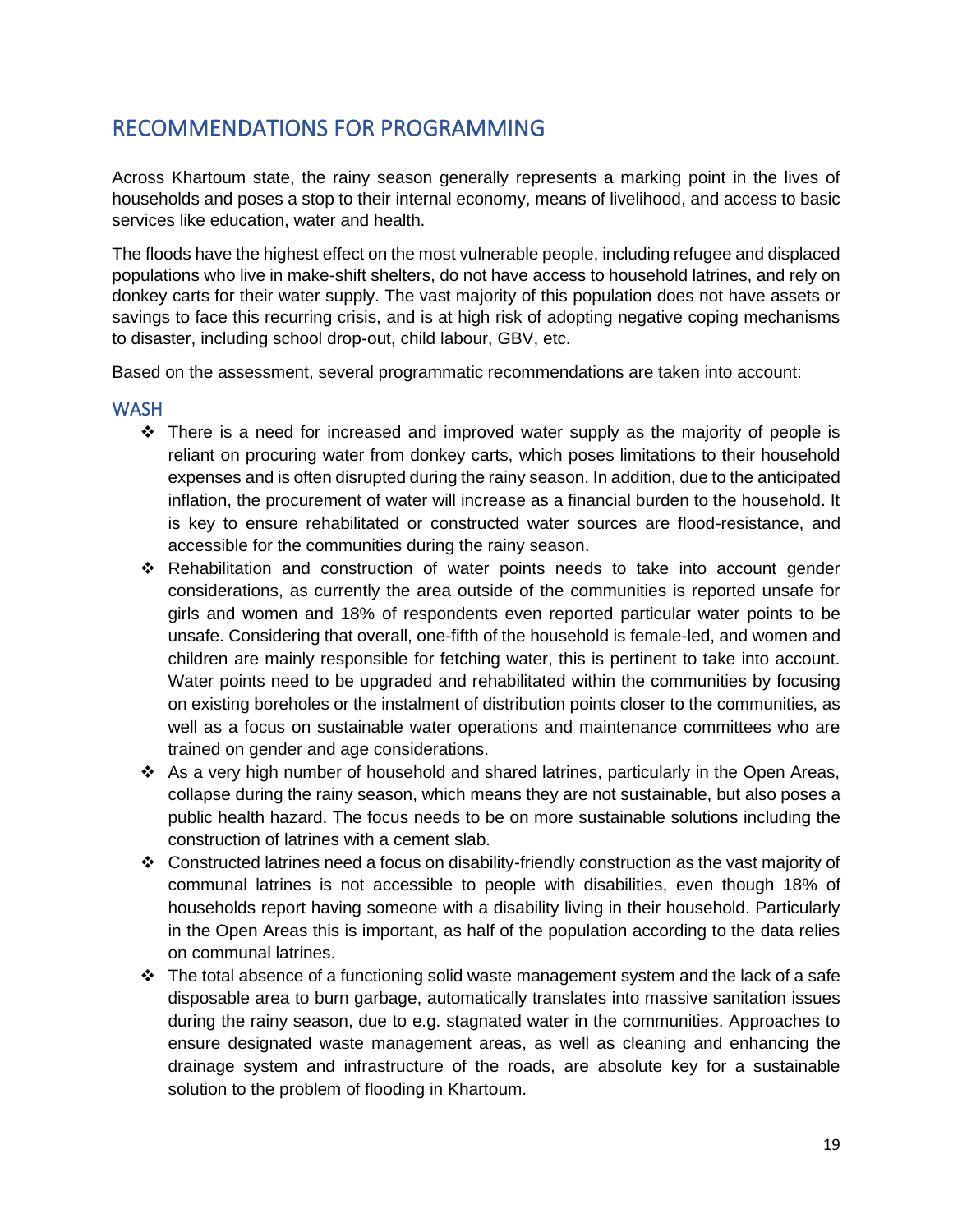# **SHELTER**

- ❖ Shelter solutions should focus increasingly on enhancing flood-resistance as currently 84% of the households reported not being wind or rain resistant and the vast majority of households has been partially or fully destroyed by flooding in the last three years. Shelter solutions should take into account a solid foundation as well as an elevated floorboard to stop the rain from flooding inside the shelter.
- ❖ All programmes should take into consideration a conflict-sensitive approach, as tensions between host communities, IDPs and refugees continue to be reported.

# DRR

- ❖ The vast majority of people in Mayo and in the Open Areas lives below the poverty line. This has a big implication on their capability to prepare and respond to the floods. DRR actions should be accompanied by livelihood interventions to support household resilience to disasters.
- ❖ There is a high need for localized and community-based solutions as often, access to communities is very limited during the flooding season and the community has limited access to basic services. Mobile approaches should be considered as well as the prepositioning of stock relying on a structure of local volunteers who are inside the community.
- ❖ 46% of people take some action to prepare for the floods. This needs to be enhanced through the provision of technical guidance, training on anticipatory action, and community-based approaches. In order to achieve this, an early warning system is key, enhancing the potential of social networks as well as TV, radio and social media to inform communities about the flooding, preparatory actions they can undertake, and response tactics. It can be taken into account that almost all households have access to a mobile phone.
- ❖ Continuous advocacy with local authorities is needed to ensure they are incorporated in local planning, as the most vulnerable areas of Mayo and the Open Areas are currently very underserved. This is key in relation to services, as well as basic infrastructure, such as e.g. the embankment of roads leading up to the communities.